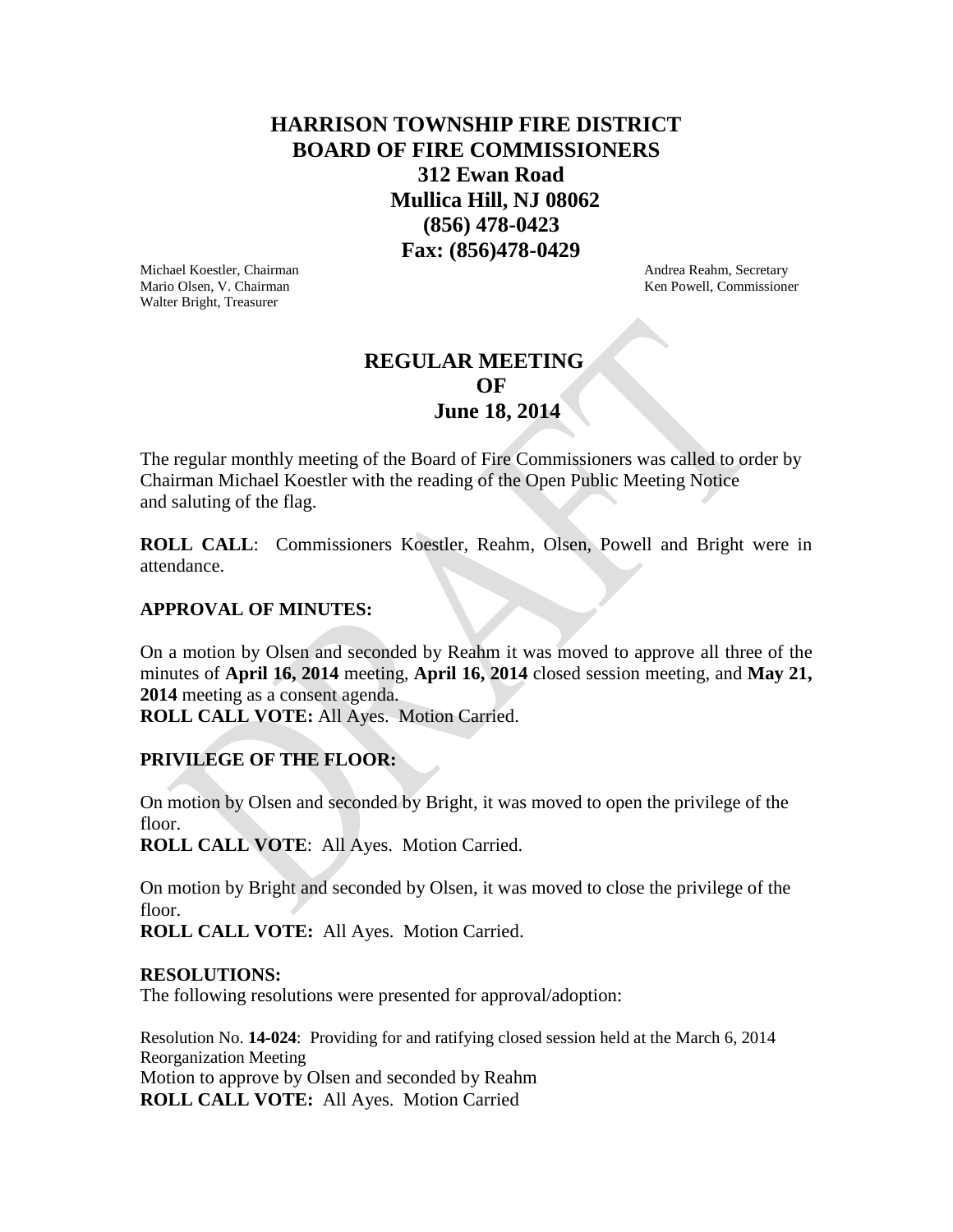Resolution No. **14-025**: Approving the corrective action plan in response to the 2013 Audit. Motion to approve by Bright and seconded by Reahm **ROLL CALL VOTE:**. All Ayes. Motion Carried

### **DISTRICT CHIEF'S REPORT for May 2014: Attached as an appendix.**

In addition, Chief Mason mentioned that the freezer used for the Fire Fighter rehabilitation vests is broken at the Harmony station and he will be replacing it. The cost is \$250.00 and has been budgeted for therefore the Chief will be purchasing a new one.

## **BUREAU OF FIRE PREVENTION REPORT for May 2014: Attached as an appendix.**

## **FINANCIAL REPORT for May 2014: Attached as an appendix.**

On motion by Bright and seconded by Olsen it was moved to pay all bills. **ROLL CALL VOTE:** All Ayes. Motion Carried.

#### **NEW BUSINESS:**

Chairman Koestler asked the Board if anyone had anything to discuss for new business. Commissioner Powell asked if Mr. Dugan could have the vendor look at the exhaust fans at Harmony because "they don't seem to be working right". Mr. Dugan agreed to do so.

Commissioner Olsen asked Chief Bartholomew about the legislation regarding the Narcan reversal agent which is an antidote for heroin overdoses. A general discussion began involving cost, administration, county shared services, etc.

#### **UNFINISHED BUSINESS:**

Phone Service was the first topic. Tom Dugan has submitted proposals and contracts for new phone service for both fire stations. These have been reviewed by our attorney, Eric Riso. He raised some concerns regarding year terms and opting out early incurring fees. Commissioner Olsen noted that there was a significant savings if switching to Comcast.

On motion by Olsen and seconded by Reahm it was moved to change the stations phone service to Comcast, retaining one line in each station. **ROLL CALL VOTE:** All Ayes. Motion Carried.

LOSAP was the next topic of discussion. Chairman Koestler and Commissioner Powell recused themselves and left the room. There was a discussion regarding increasing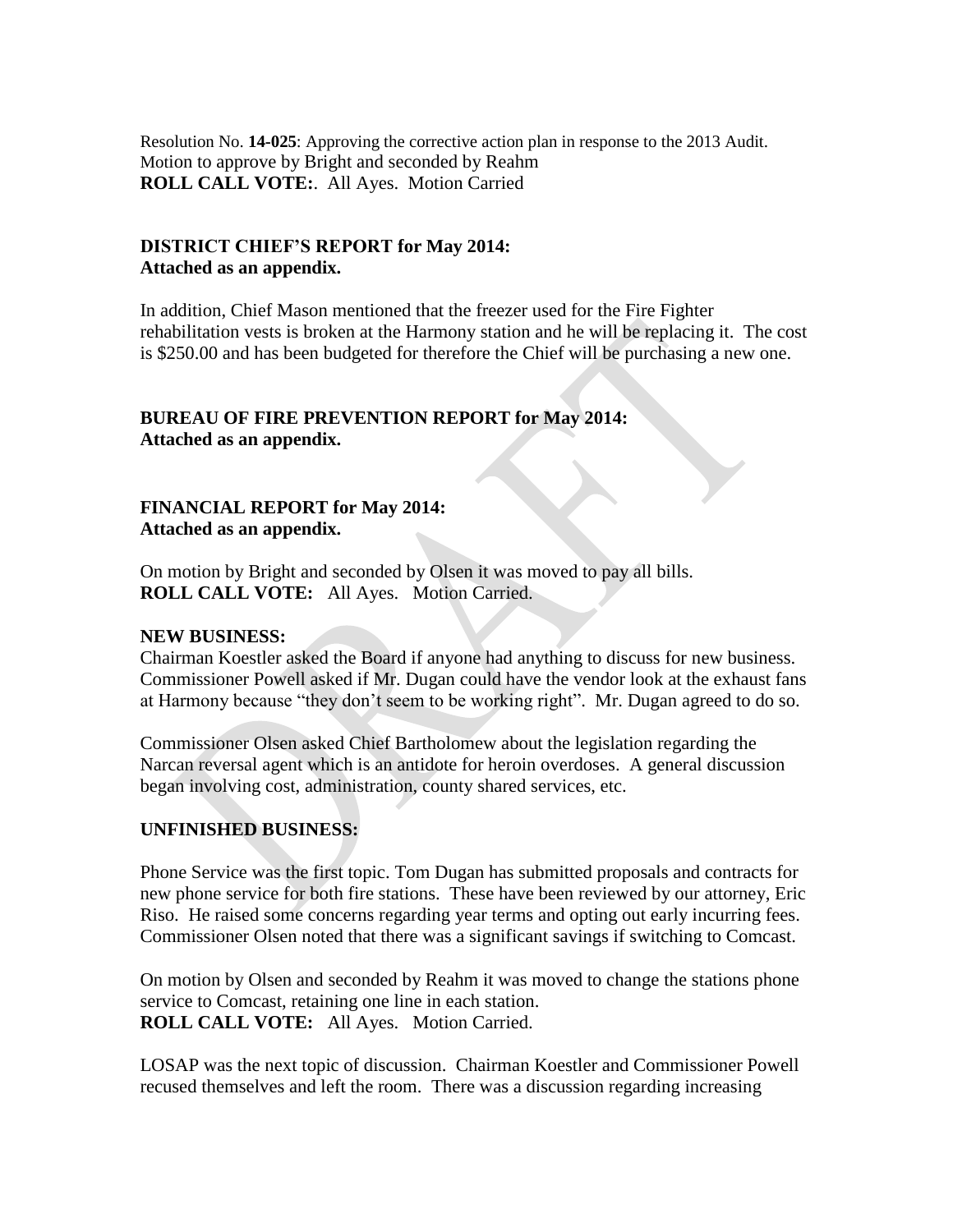contributions to LOSAP. The increase should not exceed the CPI. Eric Riso, attorney, will prepare an enabling resolution.

On motion by Olsen and seconded by Reahm it was moved to increase the LOSAP contribution on a recurring basis each year not to exceed the CPI. **ROLL CALL VOTE:** All Ayes. Motion Carried

Koestler and Powell returned to the meeting.

Daytime Firefighter Staffing was the next topic of discussion. Chairman Koestler asked Deputy Chief Danner if he had any feedback after speaking with his fellow firefighters. The SAFER Grant will expire in September at which time the confines of the grant will be eliminated so different choices can be made. Chairman Koestler directed all of the Chiefs to discuss and provide an ideal staffing plan for Harrison Township.

Cindy Perella was the next topic. The current status in the prosecution of the case was discussed. Commissioner Bright inquired about the status of the Insurance Claim involving Cindy Perella's theft of over \$100,000. Attorney Riso indicated that the Insurance Company stated that they were waiting for results from their forensic accountant. The theft occurred more than a year ago. The Board discussed initiating a law suit against the Insurance Company in order to finally settle this claim.

On motion by Koestler and seconded by Olsen, the board authorized filing suit against the Insurance Company in order to settle the claim regarding the theft. **ROLL CALL VOTE:** All Ayes. Motion Carried

NJ American Water Company communication was the next topic. Chairman Koestler has asked for a service agreement to be provided repeatedly which at this time has not occurred.

Chairman Koestler mentioned Tom Dugan and Commissioner Reahm were researching the purchase of replacing chairs for the Commissioners. Tom Dugan asked that the expenditure not exceed \$1,000 for the purchase.

On motion by Bright and seconded by Powell it was moved to purchase the new chairs without exceeding \$1,000.

**ROLL CALL VOTE:** All Ayes. Motion Carried

Committeeman Heim who was present, inquired about the new hydrants with Storz fittings. Chief Mason responded that a count is being taken for which need the entire fitting and which do not due to age. They will be ordered according to Chief Mason. Chairman Koestler mentioned that the township within the past year changed the ordinance so that any new hydrants must have the new fittings on them. The ordinance was changed within the past year.